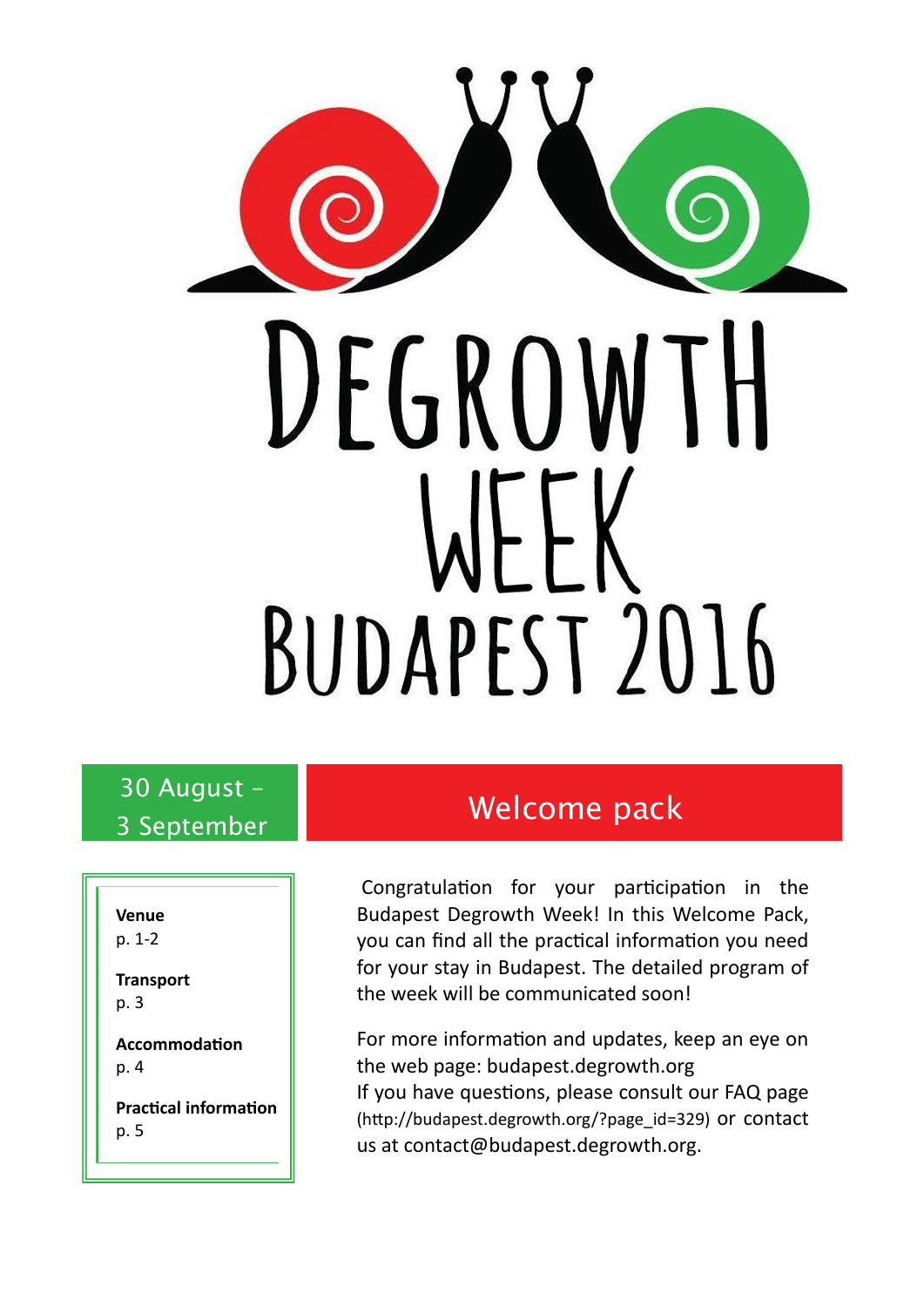

### **VENUE**

The Budapest Degrowth Week will begin every day around 04:00 p.m. Find more information [here.](http://budapest.degrowth.org/?page_id=638) The different venues are the following:

- **E** Corvinus University Fővám tér 8
- **F** Central European University (CEU) Nádor utca 9
- **Szimpla Kert** Kazinczy utca 14
- **Aurora** Auróra utca 11
- **Golya** Bókay János utca 3
- **Müszi** Blaha Lujza tér 1

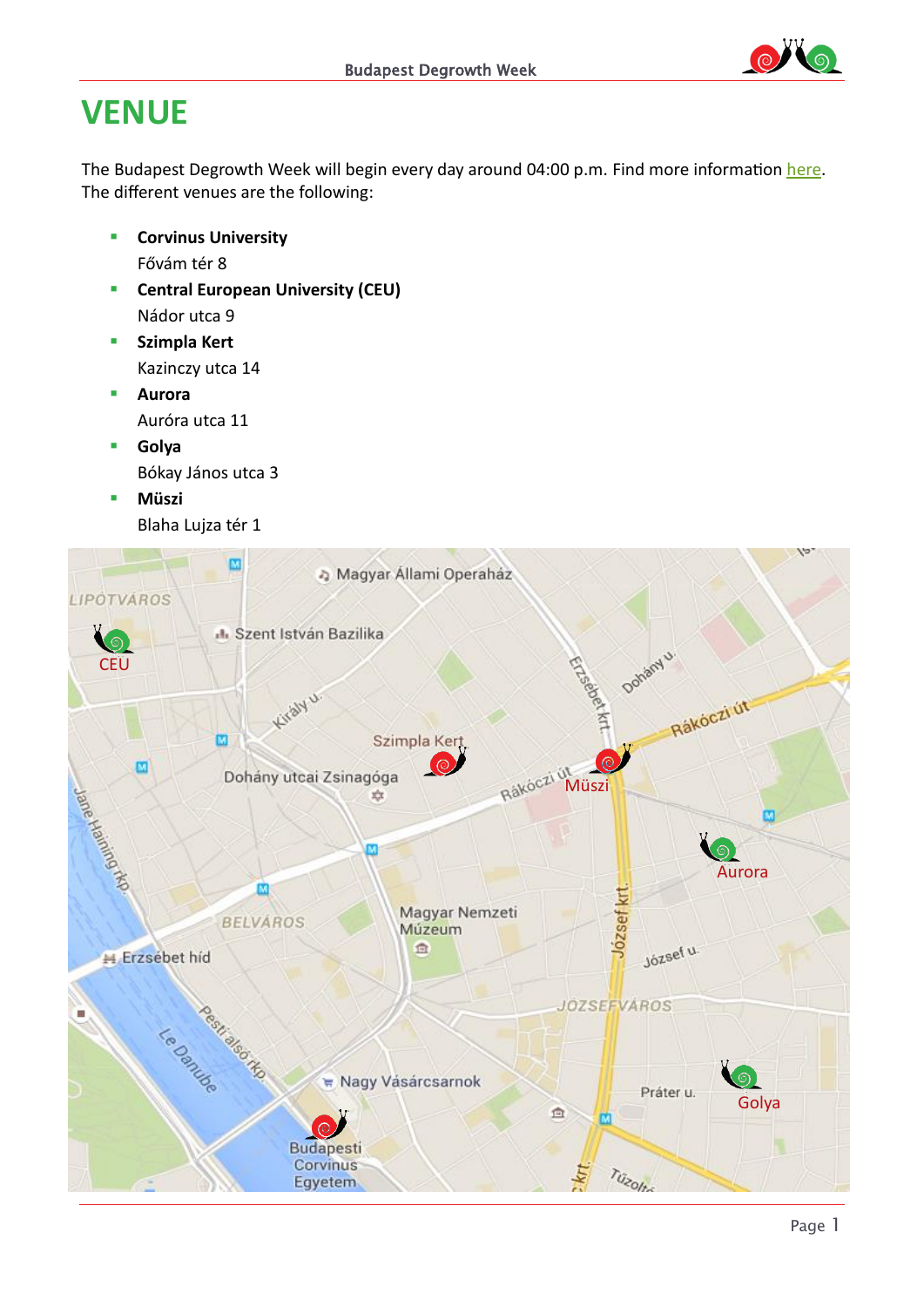### **TRANSPORT**

*TRANSPORT FROM EUROPE TO BUDAPEST*

- Train in Europe: [https://www.bahn.com/p\\_en/view/index.shtml](https://www.bahn.com/p_en/view/index.shtml)
- **Hungarian railway:<https://www.mavcsoport.hu/en>**
- Carpooling suggestions[: http://www.karzoo.eu/en](http://www.karzoo.eu/en) <http://rideforcents.org/>
- Bike: find the Danube and follow it till Budapest

#### *TRANSPORT FROM BUDAPEST AIRPORT TO THE CITY CENTER*



\*The Bus 200E is the blue bus in front of the airport

- Taxi [: http://www.taxi4.hu/en/index.php](http://www.taxi4.hu/en/index.php) around 25 euros
- Shuttle:<https://www.minibud.hu/en> from 7 euros / person

### *TRANSPORT WITHIN THE CITY*

Every location of the conference and the Degrowth Week will be accessible by walking. Nevertheless, if you want to bike or to use public transports:

- Public transport:<http://www.bkk.hu/en/timetables/> Tickets:<http://www.bkk.hu/en/tickets-and-passes/prices/> (1 ticket = 350 HUF)
- **Bicycle renting:** Cyclonomia:<http://cyclonomia.org/co-op.html> Dynamobake:<https://www.facebook.com/Dynamobake> You can book a bike (8 euros / day) by filling the following form: <https://co-munity.net/degrowth2016/org/content/rent-bike>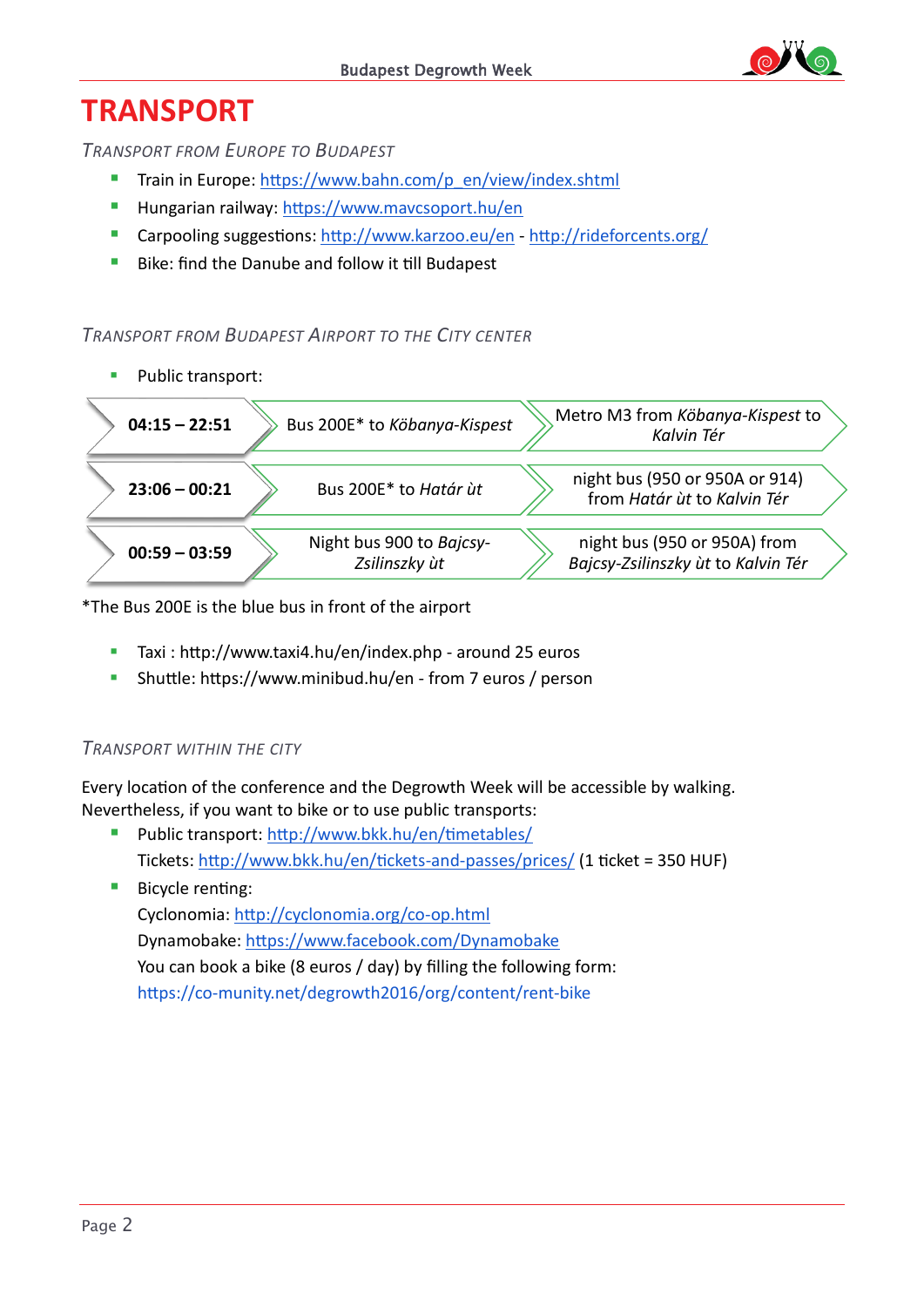

### **ACCOMMODATION**

Following the convivial philosophy of Degrowth, we offer you the opportunity to be hosted by local people in Budapest. Some of them are taking actively part in concrete initiatives in the city or in NGOs whereas others are just curious and interested about the upcoming event. Nevertheless, all of them are happy to share experiences, knowledge, ideas and discussions. If you wish to enrich your stay in Budapest with cultural exchange and social connections, we encourage you to fill up the following form: <https://co-munity.net/degrowth/ic/2016/content/be-hosted-inhabitants>

You can also use couchsurfing and find a host on the following conference event: <https://www.couchsurfing.com/events/5th-international-conference-on-degrowt>

#### **City Hotel Union \* - Dob utca 73, Budapest**

The hotel offers rooms between 42 and 80 euros per night with breakfast included. The rooms can be booked online: [http://uniohotel.hu/en/szobatipusok/#](http://uniohotel.hu/en/szobatipusok/)

### **Maverick City Lodge \* - Kazinczy utca 24-26, Budapest**

The hostel offers rooms between 19 and 60 euros - the breakfast costs 4 euros. Book online: [http://www.mavericklodges.com/eng/maverick\\_city\\_lodge.php](http://www.mavericklodges.com/eng/maverick_city_lodge.php)

#### *Maverick Hostel \* - Ferenciek Tere 2, Budapest*

The hostel offers rooms between 19 and 60 euros - the breakfast costs 4 euros. Book online: [http://www.mavericklodges.com/eng/maverick\\_hostel\\_ensuites.php](http://www.mavericklodges.com/eng/maverick_hostel_ensuites.php)

### **Casa de la Musica \* - Vas utca 16, Budapest**

The hostel offers beds between 9 and 16 euros - the breakfast costs 3 euros. The discount is available from June onwards: <http://www.casadelamusicahostel.com/home/>

**\* You can benefit from a discount if you mention during the booking process that you come for the Degrowth Conference - more details about accommodation here: [http://budapest.degrowth.org/?page\\_id=73](http://budapest.degrowth.org/?page_id=73)**